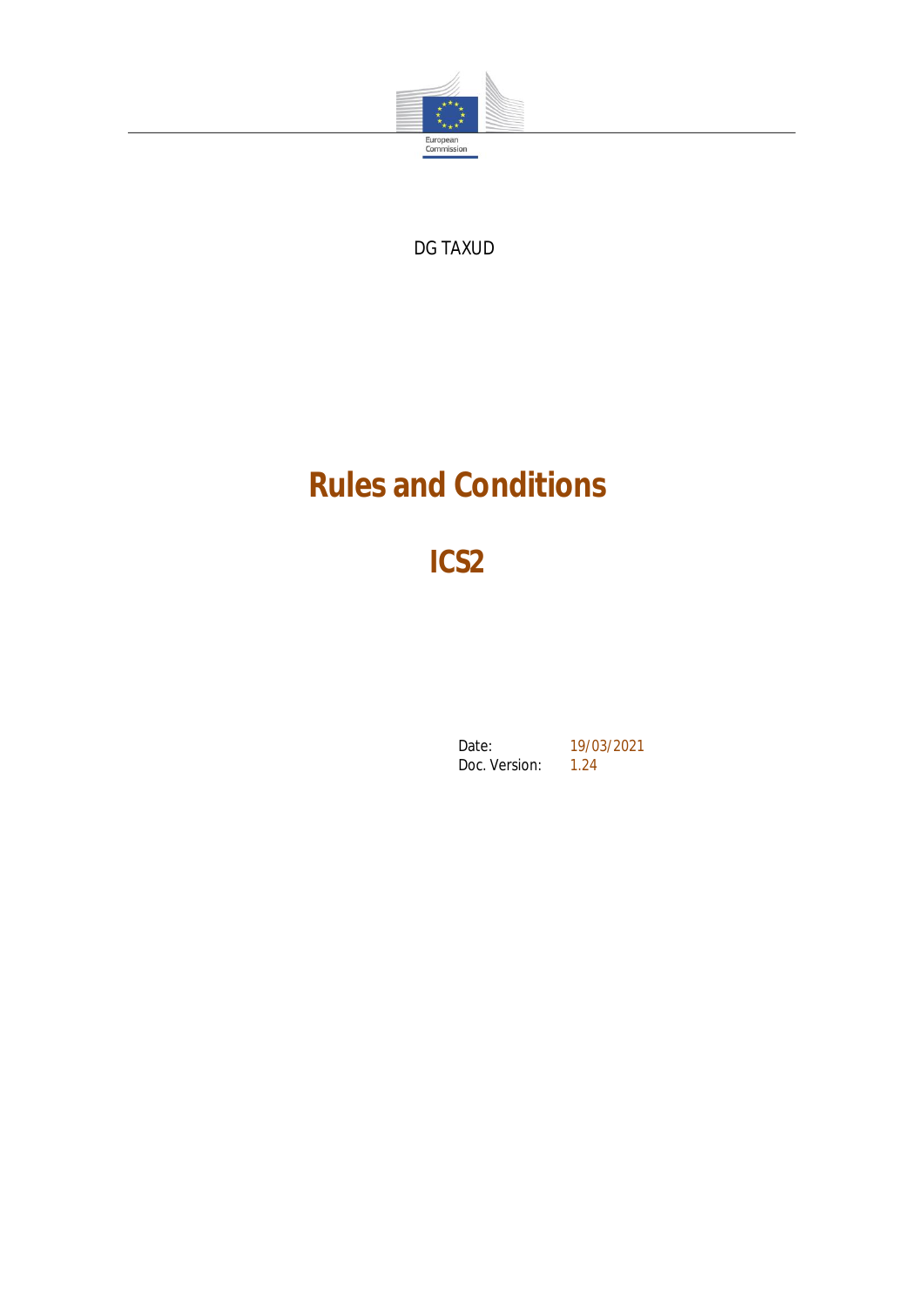**Document Control Information**

| Settings         | Value                       |
|------------------|-----------------------------|
| Document Title:  | <b>Rules and Conditions</b> |
| Project Title:   | ICS <sub>2</sub>            |
| Document Author: | DG TAXUD ICS2 Project team  |
| Project Owner:   | DG TAXUD ICS2 Project team  |
| Doc. Version:    | 1.24                        |
| Sensitivity:     | <b>Basic</b>                |
| Date:            | 19/03/2021                  |

**Document Approver(s) and Reviewer(s):**

NOTE: All Approvers are required. Records of each approver must be maintained. All Reviewers in the list are considered required unless explicitly listed as Optional.

| Name          | Role | Action  | Date |
|---------------|------|---------|------|
| ECCG          |      | Approve |      |
| <b>RIMSCO</b> |      | Review  |      |
|               |      |         |      |

**Document history:**

The Document Author is authorized to make the following types of changes to the document without requiring that the document be re-approved:

- Editorial, formatting, and spelling
- **•** Clarification

To request a change to this document, contact the Document Author or Owner.

Changes to this document are summarized in the following table in reverse chronological order (latest version first).

| Revision | Date       | <b>Created by</b> | <b>Short Description of Changes</b>            |
|----------|------------|-------------------|------------------------------------------------|
| 1.0      | 07/05/2018 | <b>DG TAXUD</b>   | Initial version                                |
| 1.10     | 15/10/2018 | <b>DG TAXUD</b>   | Updated for Release 1                          |
| 1.20     | 07/06/2019 | DG TAXUD          | Updated for Release 2                          |
| 1.21     | 19/02/2020 | DG TAXUD          | Updated with the initial version of the second |
|          |            |                   | package of RfCs for Release 2                  |
| 1.22     | 31/03/2020 | <b>DG TAXUD</b>   | Updated with the final version of the second   |
|          |            |                   | package of RfCs for Release 2                  |
| 1.23     | 17/07/2020 | <b>DG TAXUD</b>   | KEL entry 47                                   |
|          |            |                   | RfC200030 - New condition for Master level     |
|          |            |                   | Commodity code                                 |
| 1.24     | 19/03/2021 | <b>DG TAXUD</b>   | RfC200036 - R2 - IMS included in IE4N03        |
|          |            |                   | RfC200038 - R2 - AN - Notify party in Arrival  |
|          |            |                   | notification and Control notification          |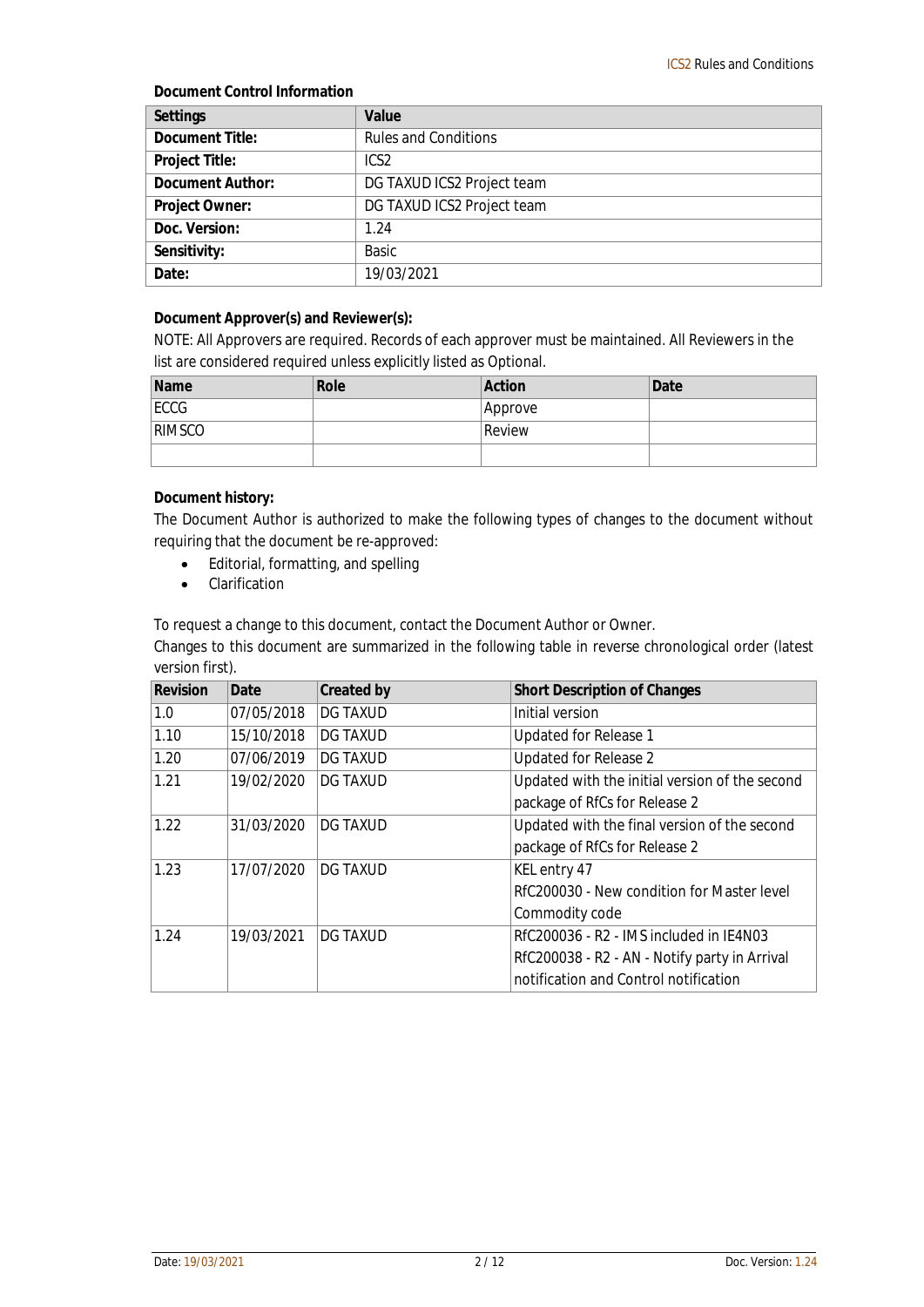#### TABLE OF CONTENTS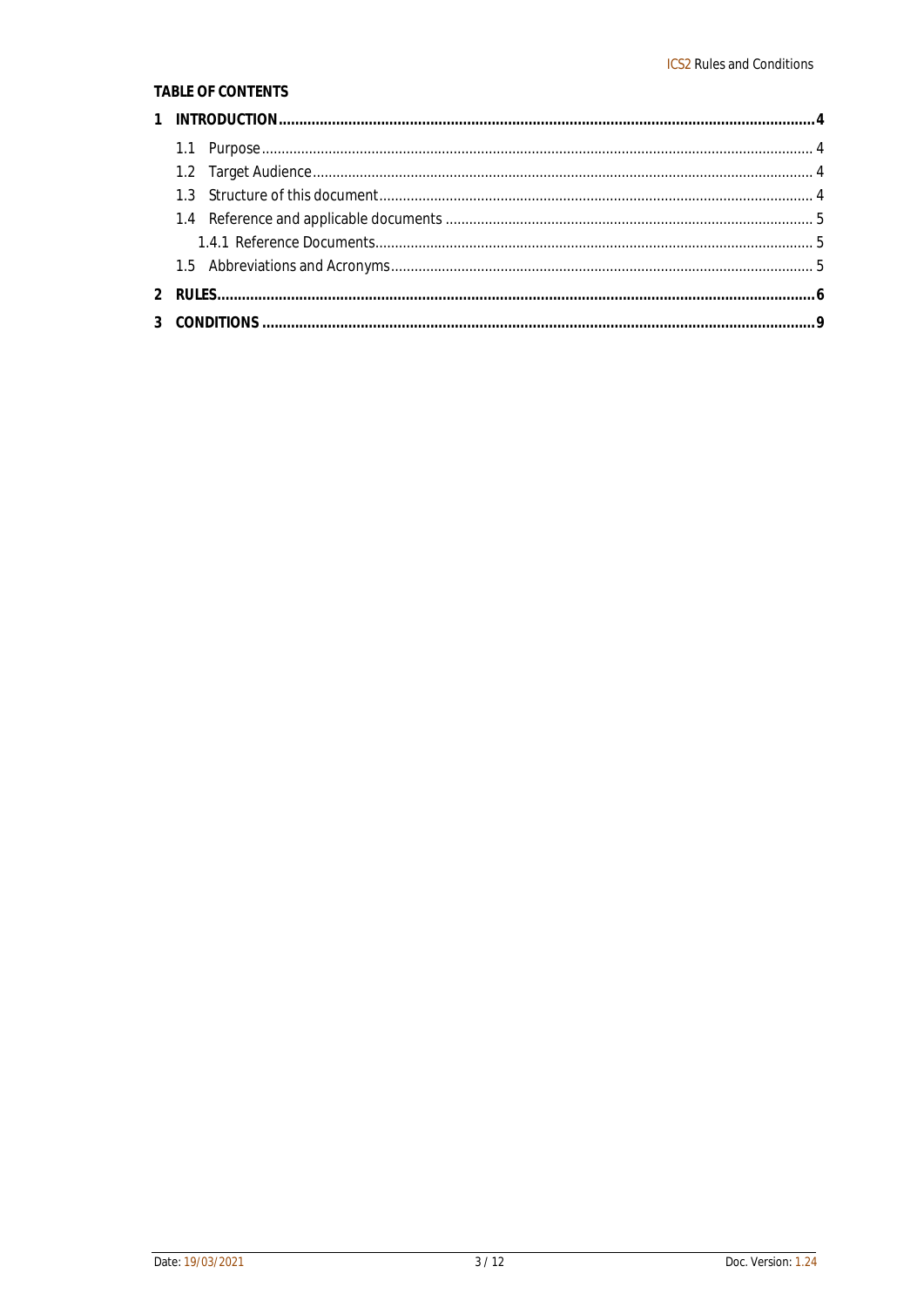#### **1 INTRODUCTION**

### **1.1 Purpose**

This document provides Rules and Conditions applicable to ICS2 Information exchange messages.

### **1.2 Target Audience**

The intended audience for this document are the representatives of the Member States and trade, any person involved in ICS2 project.

### **1.3 Structure of this document**

The present document contains the following chapters:

- **Chapter 1 – Introduction**: describes the scope and the objectives of the document;
- **Chapter 2 – Rules :** provides a list of rules to be used in ICS2 information exchange messages.
- **Chapter 3 – Conditions**: provides a list of conditions to be used in ICS2 information exchange messages.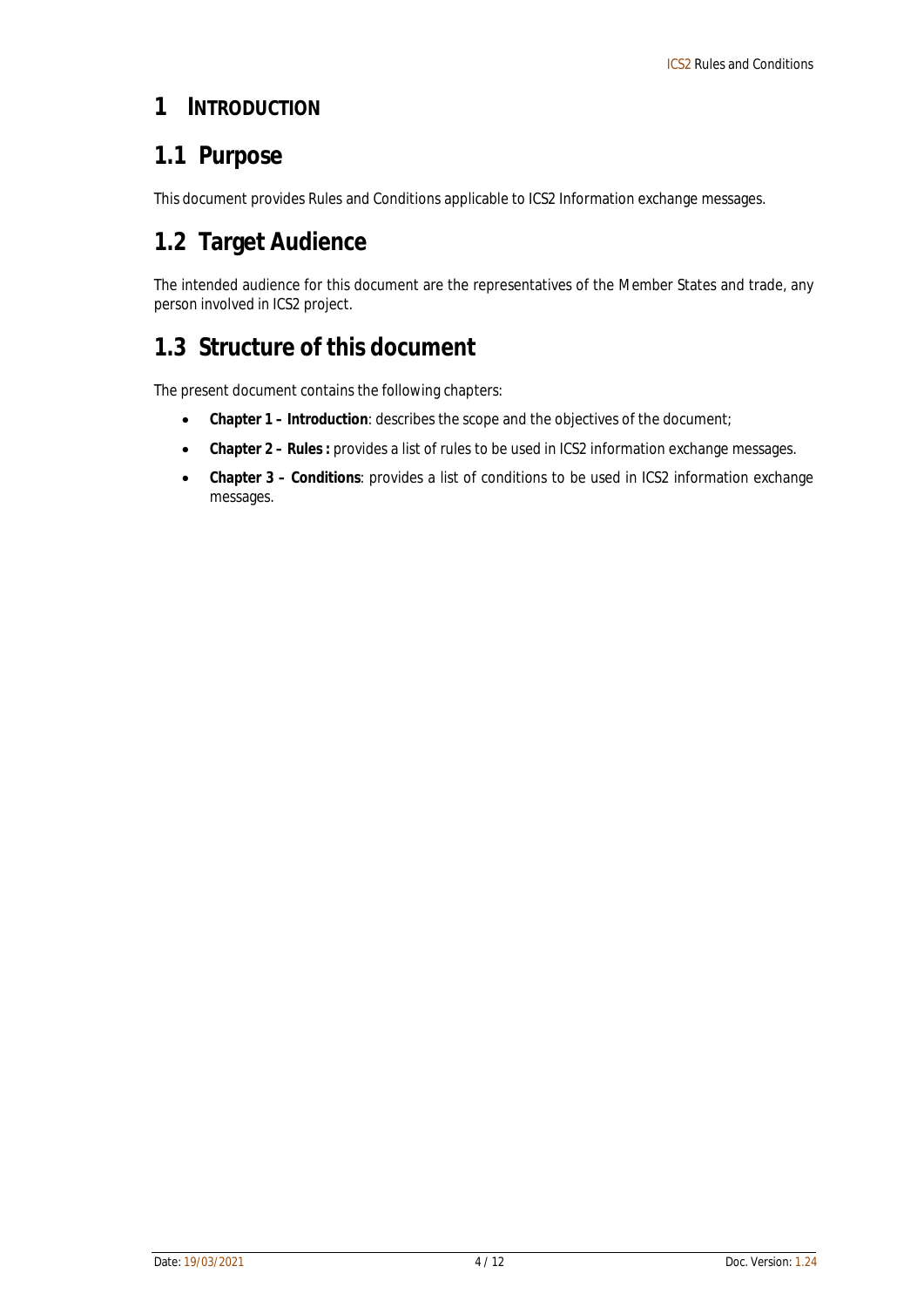### **1.4 Reference and applicable documents**

#### **1.4.1 Reference Documents**

| Ref.       | Title | Reference | Version | Date |
|------------|-------|-----------|---------|------|
| <b>R01</b> |       |           |         |      |
| <b>R02</b> |       |           |         |      |
| <b>R03</b> |       |           |         |      |

*Table 1: Reference documents*

## **1.5 Abbreviations and Acronyms**

| Abbreviation/Acronym | Definition                                                     |
|----------------------|----------------------------------------------------------------|
| ECCG                 | Electronic Customs co-ordination Group                         |
| M                    | Mandatory                                                      |
|                      | Optional                                                       |
| RIMSCO               | The Risk Management Strategy Implementation Coordination Group |

*Table 2: Abbreviations and acronyms*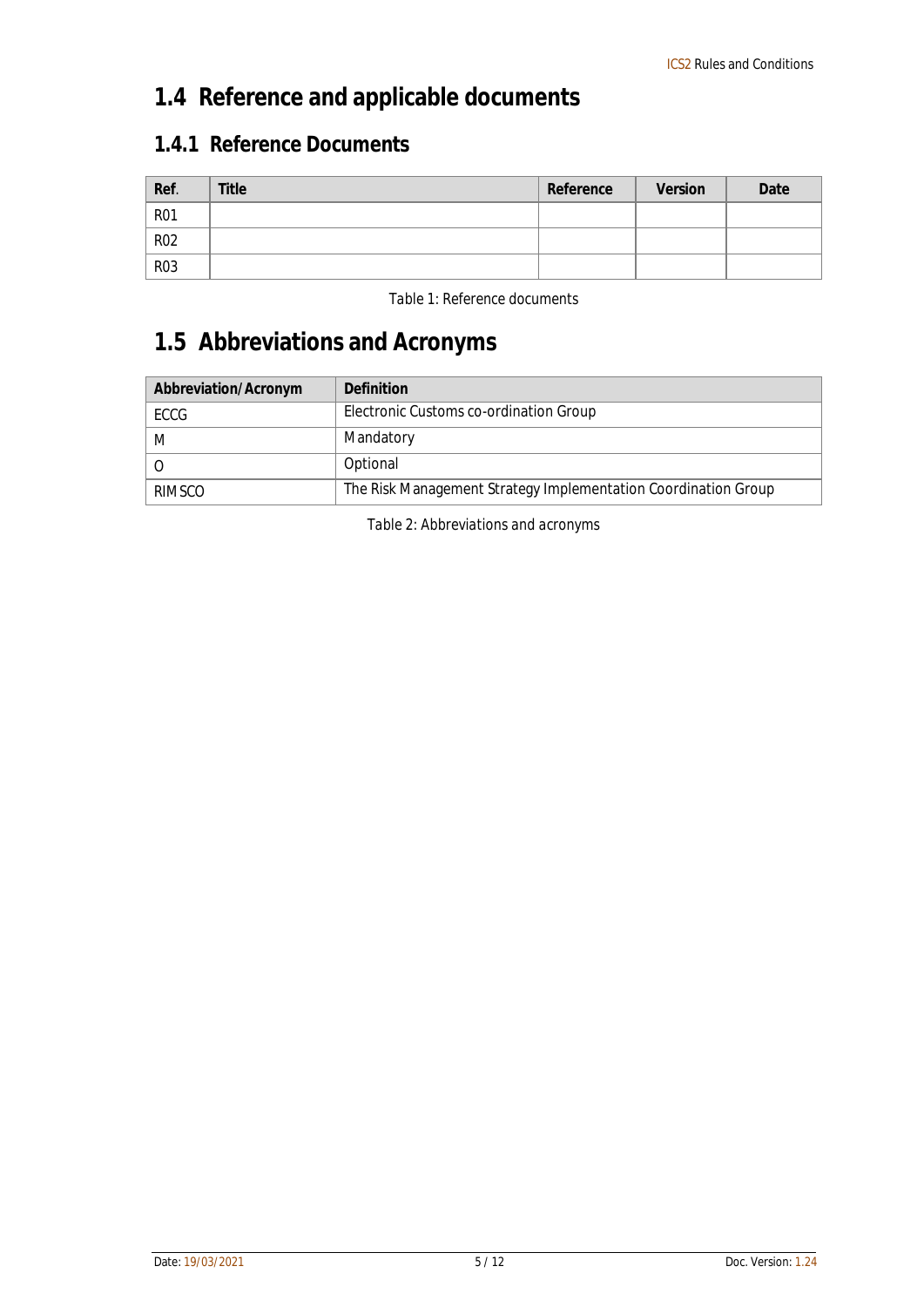#### **2 RULES**

- R3001 When 'ADDITIONAL INFORMATION' class is used, either 'ADDITIONAL INFORMATION/Code' or 'ADDITIONAL INFORMATION/Text' has to be used.
- R3002 In the 'ADDRESS' class either 'ADDRESS/Street' and 'ADDRESS/Number' or 'ADDRESS/P.O.Box' has to be used.
- R3003 This attribute has to be unique as per Declarant (DECLARANT/Identification number).
- R3004 The MRN shall be generated using the following structure: Last two digits of year of the registration (n2) Identifier of the country where the message is addressed to (a2) Unique identifier per year and country (an11) Trader interface identifier (a1) Procedure identifier (a1) Check digit (an1)
- R3005 EORI number shall be declared.
- R3006 When 'COMMUNICATION/Type' is 'TE' the 'COMMUNICATION/Identifier' has to have an international phone number format as defined in the ITU-T recommendation E.123 (02/2001).
- R3007 Either 'ACTIVE BORDER TRANSPORT MEANS/Conveyance reference number' or 'ACTIVE BORDER TRANSPORT MEANS/Identification number' and 'ACTIVE BORDER TRANSPORT MEANS/Type of identification' must be used.
- R3008 Either 'CONSIGNMENT (HOUSE LEVEL)/PASSIVE BORDER TRANSPORT MEANS' or 'CONSIGNMENT (HOUSE LEVEL)/GOODS ITEM/PASSIVE BORDER TRANSPORT MEANS' must be used.
- R3009 When 'ACTIVE BORDER TRANSPORT MEANS/Type of identification' is '10' this attribute must contain IMO ship identification number and its value must be made of the three letters "IMO" followed by a six-digit sequential unique number and a check digit. The check digit is calculated by multiplying each of the first six digits by a factor of 2 to 7 corresponding to their position from right to left. The rightmost digit of this sum is the check digit.
- R3010 When 'ACTIVE BORDER TRANSPORT MEANS/Type of identification' is '80' this attribute must contain unique European Vessel Identification Number (ENI) and its value must have an eight digit format.
- R3011 When 'ACTIVE BORDER TRANSPORT MEANS/Mode of transport' is '1' the value of this attribute must be '10'.
- R3012 When 'ACTIVE BORDER TRANSPORT MEANS/Mode of transport' is '8' the value of this attribute must be '80'.
- R3013 'ACTIVE BORDER TRANSPORT MEANS/Countries of routing of means of transport' first country in the sequence must be the same as 'CONSIGNMENT (MASTER LEVEL)/PLACE OF LOADING/UNLOCODE' or 'CONSIGNMENT (MASTER LEVEL)/PLACE OF LOADING/ADDRESS/Country'.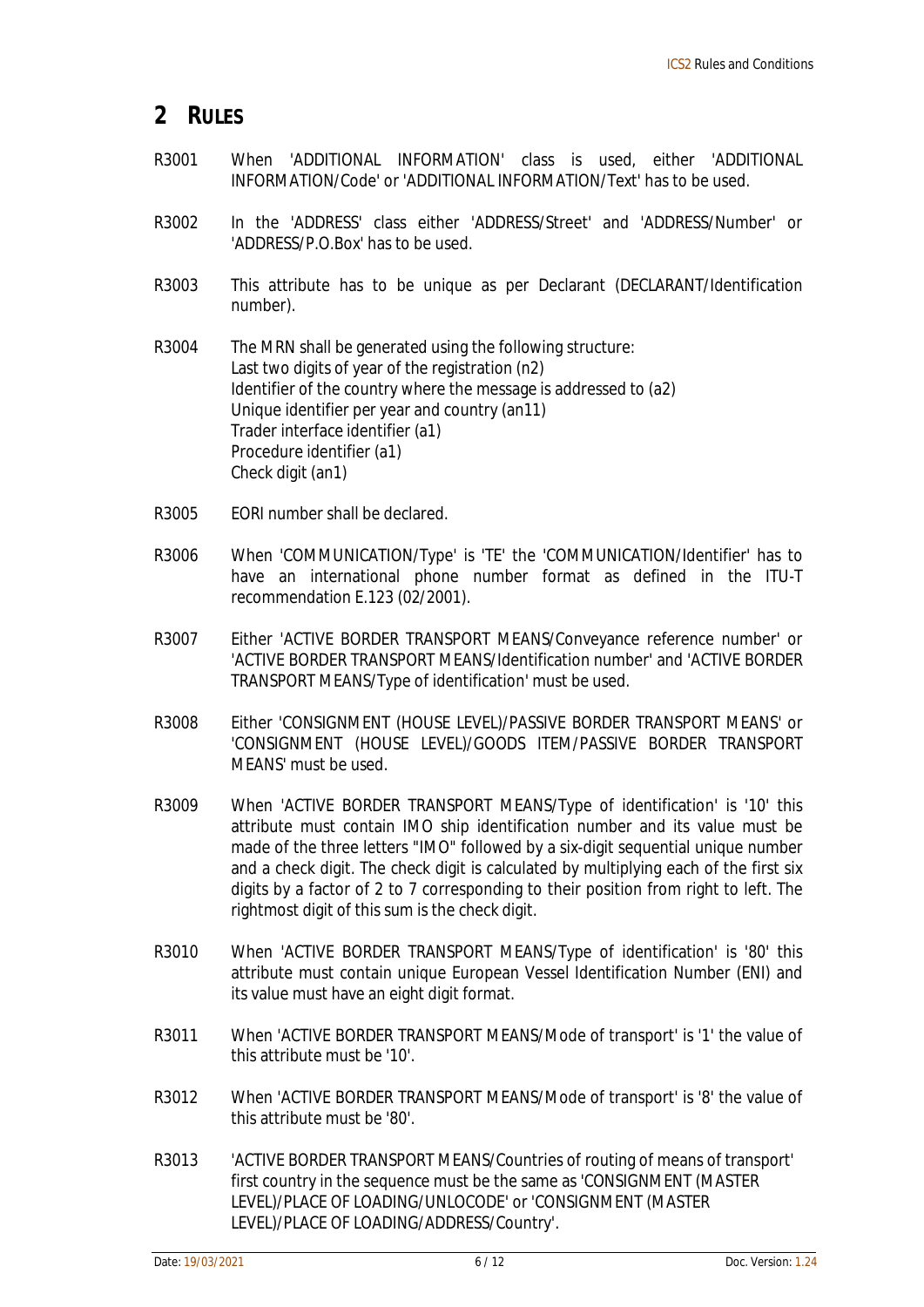- R3014 'ACTIVE BORDER TRANSPORT MEANS/Countries of routing of means of transport' last country in the sequence must be the same as 'CONSIGNMENT (MASTER LEVEL)/PLACE OF UNLOADING/UNLOCODE' or 'CONSIGNMENT (MASTER LEVEL)/PLACE OF UNLOADING/ADDRESS/Country'.
- R3016 Each 'Goods Item Number' must be unique throughout CONSIGNMENT (MASTER LEVEL). The items shall be numbered in a sequential fashion, starting from '1' for the first item and incrementing the numbering by '1' for each following item.
- R3017 Each 'Goods Item Number' must be unique throughout CONSIGNMENT (HOUSE LEVEL). The items shall be numbered in a sequential fashion, starting from '1' for the first item and incrementing the numbering by '1' for each following item.
- R3018 In the sequence of 'ACTIVE BORDER TRANSPORT MEANS/Countries of routing of means of transport' the first country that is an EU Member State must be the country of the 'CUSTOMS OFFICE OF FIRST ENTRY'.
- R3019 When used this attribute must contain at least 6 and maximum 8 digits.
- R3020 The format of this attribute is 9999999-9.
- R3021 The format of this attribute is ZZZZ9999999 (ISO 6346).
- R3022 'COUNTRIES OF ROUTING OF CONSIGNMENT' must contain countries of 'PLACE OF ACCEPTANCE' and 'PLACE OF DELIVERY'.
- R3023 This class should be provided, if available, either at CONSIGNMENT level or CONSIGNMENT/GOODS ITEM level. Where the same information is applicable to all Goods items in the same Consignment, it should be provided at CONSIGNMENT level only.
- R3024 This class/attribute cannot be amended.
- R3025 Either 'DO NOT LOAD DETAILS/Receptacle identification numbers' or 'DO NOT LOAD DETAILS/PACKAGING' or 'DO NOT LOAD DETAILS/TRANSPORT DOCUMENT (HOUSE LEVEL)' or 'DO NOT LOAD DETAILS/TRANSPORT EQUIPMENT' must be used.
- R3026 When ADDITIONAL INFORMATION RESPONSE/BINARY ATTACHMENT/hashCode is used ADDITIONAL INFORMATION RESPONSE/BINARY ATTACHMENT/hashCodeAlgorithmnID must be used.
- R3027 At least one of the following shall be provided: 'ACTIVE BORDER TRANSPORT MEANS/Estimated date and time of arrival' or 'RELATED MRN'.
- R3028 Either 'MRN' or 'TRANSPORT DOCUMENT' must be used.
- R3029 Either 'EXAMINATION PLACE/Place of examination' or 'EXAMINATION PLACE/Reference number' must be used.
- R3030 At least one of the classes 'RECEPTACLE', 'GOODS ITEM', 'CONSIGNMENT (HOUSE LEVEL)', 'PACKAGING', 'TRANSPORT DOCUMENT', 'TRANSPORT EQUIPMENT' must be used.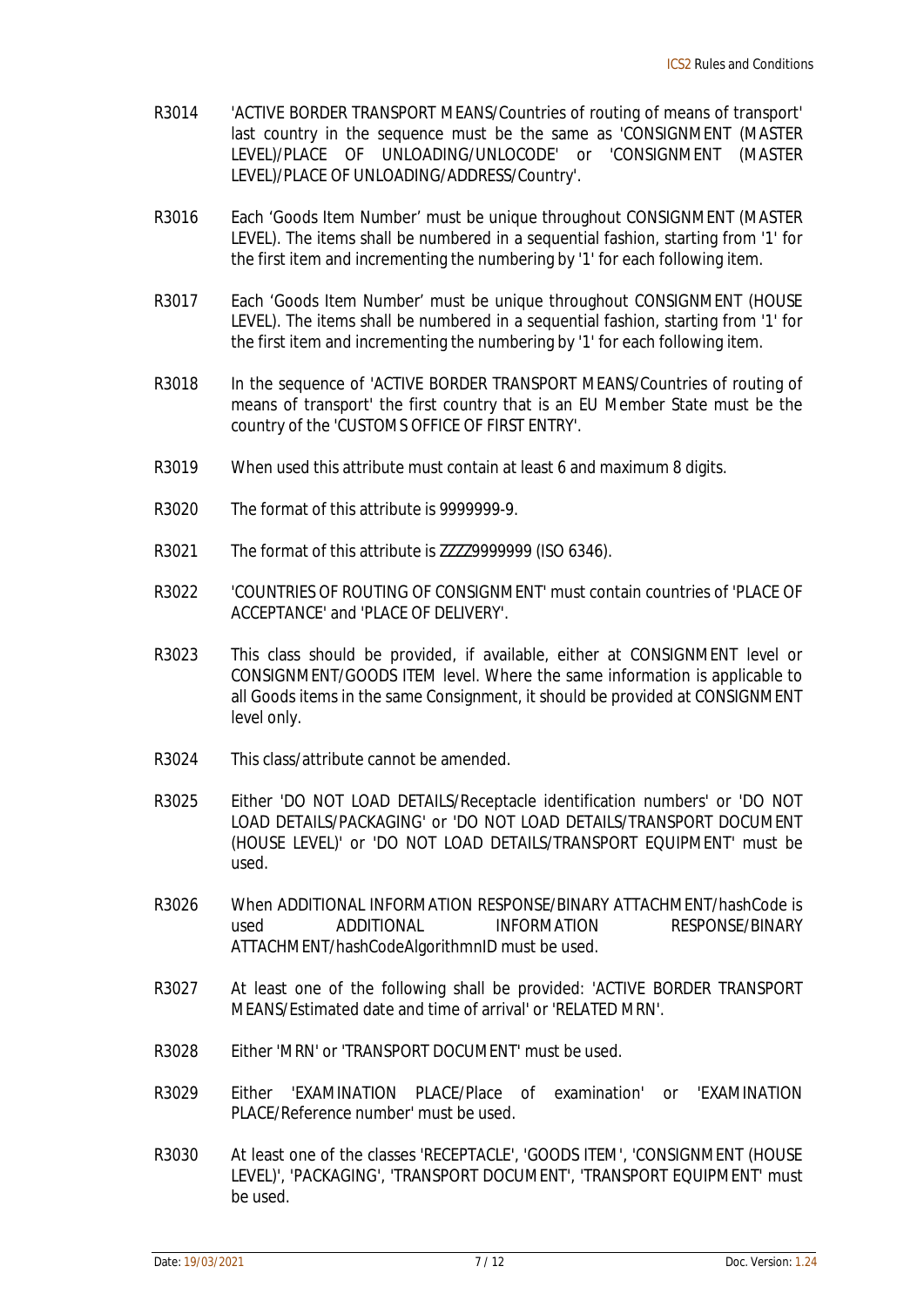- R3031 This class should be provided, if available, either at CONSIGNMENT level or CONSIGNMENT (HOUSE LEVEL)/GOODS ITEM level. Where the same information is applicable to all Goods items in the same Consignment, it should be provided at CONSIGNMENT level only.
- R3032 Either 'CARRIER/Identification number' or 'CARRIER/Name' and 'CARRIER/ADDRESS' must be used.
- R3033 'REPRESENTATIVE/Identification number' cannot be the same as 'DECLARANT/Identification number'.
- R3034 Either the 'CUSTOMS OFFICE OF FIRST ENTRY' or 'ADDRESSED MEMBER STATE' is to be provided.
- R3035 Either the 'Estimated date and time of departure' or 'Actual date and time of departure' is to be provided.
- R3046 This message can contain 'ENS QUERY PARAMETERS' class only with one of the values in the attribute 'ENS QUERY PARAMETERS/Parameter' per combination: Combination 1: ENSS or ENSH Combination 2: ENSC or ENSF or ENSP
- R3048 If the 'RELATED TRANSPORT DOCUMENT' is used, then the 'RELATED MRN' cannot be used.
- R3049 If this information is provided by the NES, it should not be used by the CR.
- R3050 This data is expected only when the message is provided by an Involved Member State.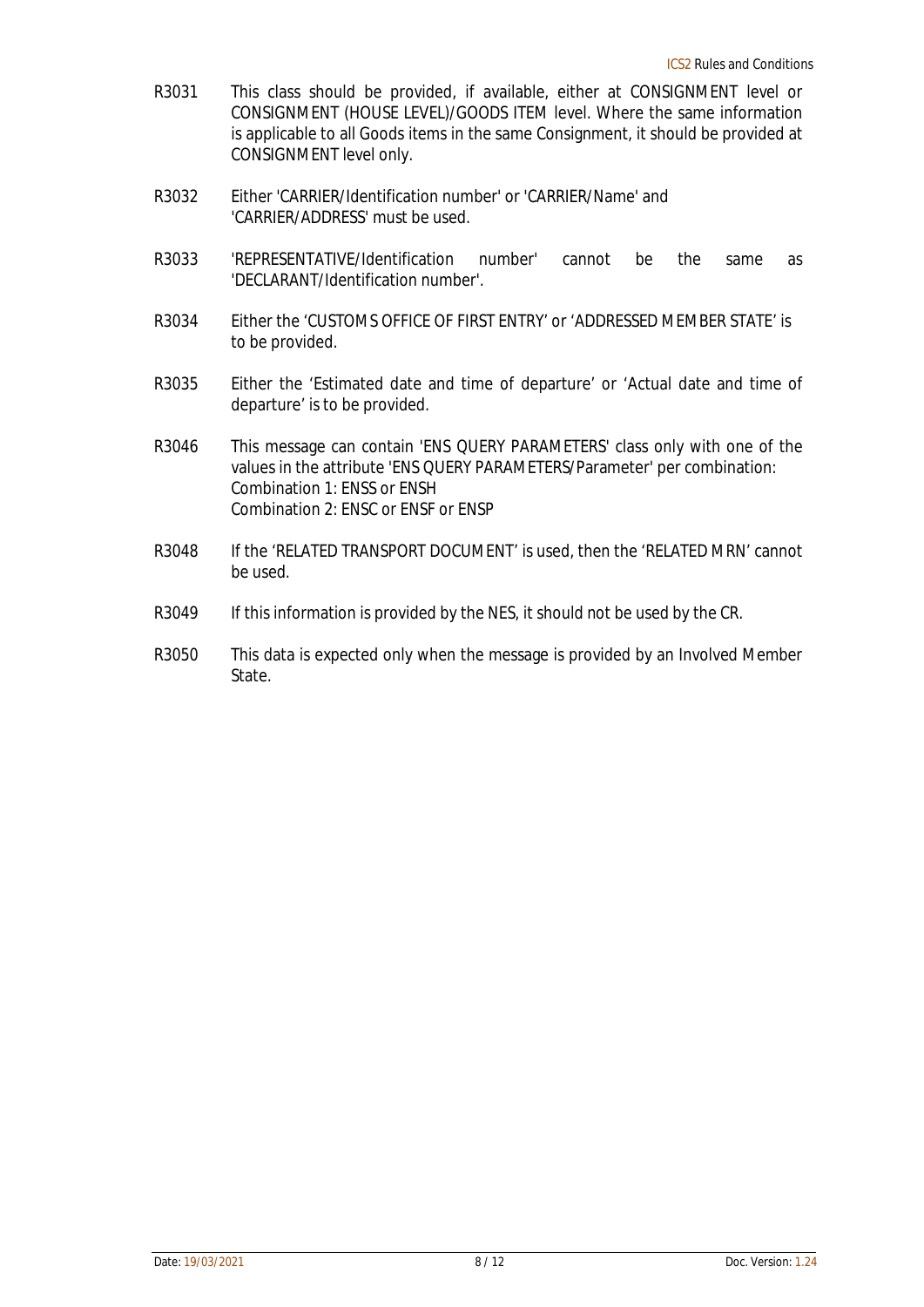#### **3 CONDITIONS**

- C3001 IF 'SPLIT CONSIGNMENT/Split consignment indicator' is set to '1', THEN this data attribute is M, ELSE it is not used.
- C3002 IF 'SPLIT CONSIGNMENT/Split consignment indicator' is set to '1', THEN this data attribute is O, ELSE it is not used.
- C3003 IF 'CONSIGNMENT (MASTER LEVEL)/PLACE OF ACCEPTANCE/UNLOCODE' is not provided, THEN this attribute/class is M, ELSE it is not used.
- C3004 IF 'CONSIGNMENT (HOUSE LEVEL)/PLACE OF ACCEPTANCE/UNLOCODE' is not provided, THEN this attribute/class is M, ELSE it is not used.
- C3005 IF 'CONSIGNMENT (MASTER LEVEL)/PLACE OF DELIVERY/UNLOCODE' is not provided, THEN this attribute/class is M, ELSE it is not used.
- C3006 IF 'CONSIGNMENT (HOUSE LEVEL)/PLACE OF DELIVERY/UNLOCODE' is not provided, THEN this attribute/class is M, ELSE it is not used.
- C3007 IF 'CONSIGNMENT (MASTER LEVEL)/PLACE OF LOADING/UNLOCODE' is not provided, THEN this attribute/class is M, ELSE it is not used.
- C3008 IF 'CONSIGNMENT (MASTER LEVEL)/PLACE OF UNLOADING/UNLOCODE' is not provided, THEN this attribute/class is M, ELSE it is not used.
- C3009 IF 'RISK ANALYSIS RESULT/Risk analysis type' is set to 'E', 'G', 'S' or 'X', and 'RISK ANALYSIS RESULT/Result code' is set to '1', '2', '3, '5' or '6', THEN 'RISK ANALYSIS RESULT/Risk criteria' is M, ELSE it is O.
- C3010 IF 'RISK ANALYSIS RESULT/Risk analysis type' is set to 'Z', THEN 'RISK ANALYSIS RESULT/Result code' is O, ELSE it is M.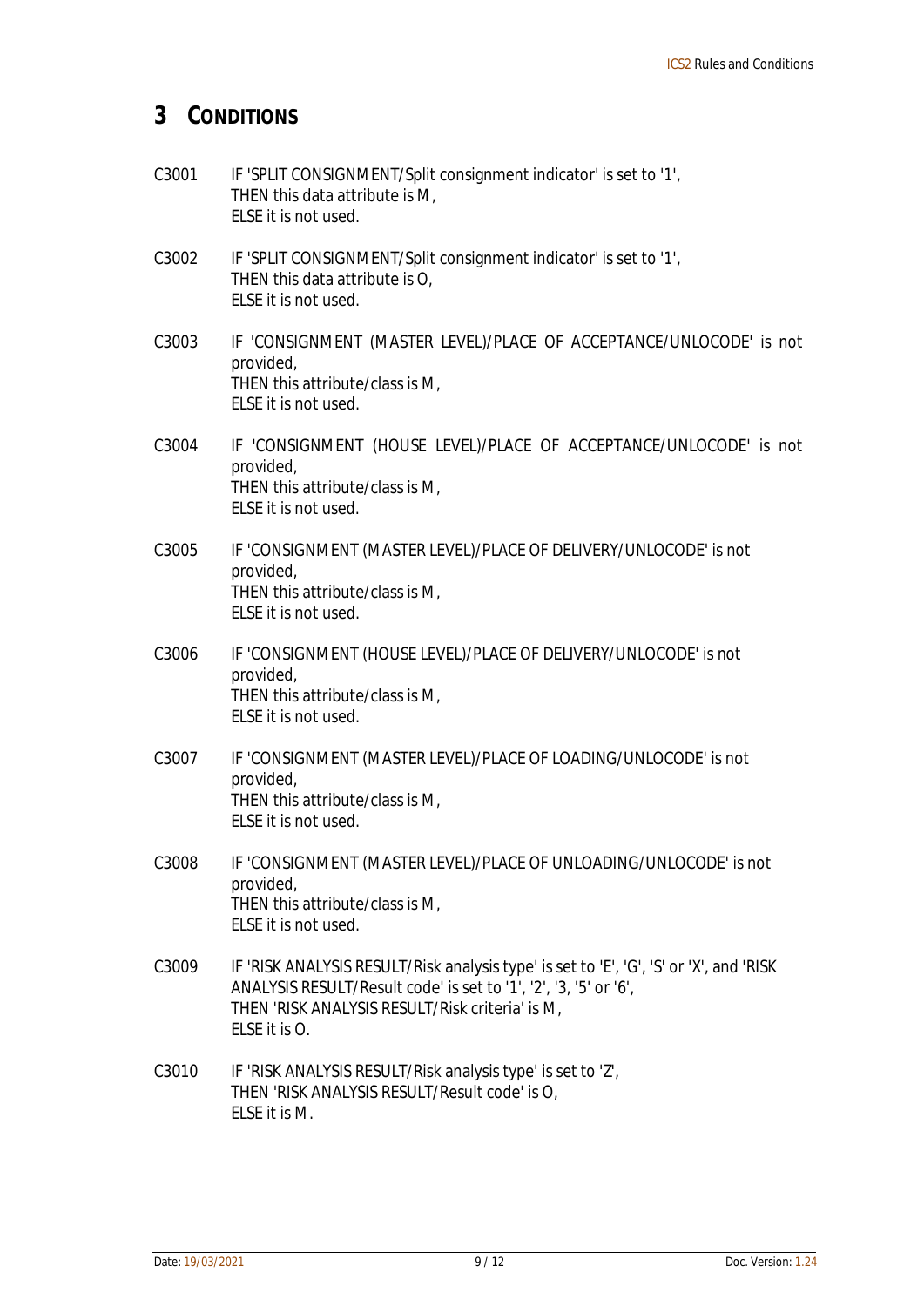- C3011 IF 'RISK ANALYSIS RESULT/Risk analysis type' is set to 'Z' or 'RISK ANALYSIS RESULT/Result code' is set to '2-Risk downgraded – no further action necessary', '3-Risk not confirmed – false positive' or '4-No risk' , THEN this class is O, ELSE it is M.
- C3012 IF 'ACTIVE BORDER TRANSPORT MEANS/Mode of transport' is set to '1' or '8', THEN this data attribute is M, ELSE it is not used.
- C3013 IF 'CONSIGNMENT (MASTER LEVEL)/Container indicator' is set to '1', THEN this class is M at 'CONSIGNMENT (MASTER LEVEL)' or 'CONSIGNMENT (MASTER LEVEL)/GOODS ITEM', ELSE it is not used.
- C3014 IF 'CONSIGNMENT (HOUSE LEVEL)/Container indicator' is set to '1', THEN this class is M at 'CONSIGNMENT (HOUSE LEVEL)' or 'CONSIGNMENT (HOUSE LEVEL)/GOODS ITEM', ELSE it is not used.
- C3015 IF 'CONSIGNMENT (MASTER LEVEL)/TRANSPORT EQUIPMENT/Number of seals' is used, THEN this classis M, ELSE it is not used.
- C3016 IF 'CONSIGNMENT (MASTER LEVEL)/GOODS ITEM/TRANSPORT EQUIPMENT/Number of seals' is used, THEN this classis M, ELSE it is not used.
- C3017 IF 'CONSIGNMENT (HOUSE LEVEL)/TRANSPORT EQUIPMENT/Number of seals' is used, THEN this classis M, ELSE it is not used.
- C3018 IF 'CONSIGNMENT (HOUSE LEVEL)/GOODS ITEM/TRANSPORT EQUIPMENT/Number of seals' is used, THEN this classis M, ELSE it is not used.
- C3019 IF 'ACTIVE BORDER TRANSPORT MEANS/Mode of transport' is set to '4', THEN this data attribute is M, ELSE it is not used.
- C3020 IF 'CONSIGNMENT (HOUSE LEVEL)/PLACE OF DELIVERY/UNLOCODE' 2 first characters or 'CONSIGNMENT (HOUSE LEVEL)/PLACE OF DELIVERY/ADDRESS/Country' refers to EU MS, THEN this class is M, ELSE it is O.
- C3021 IF 'CONSIGNMENT (MASTER LEVEL)/ADDITIONAL INFORMATION/Code' is '10600', THEN this class is O, ELSE it is M.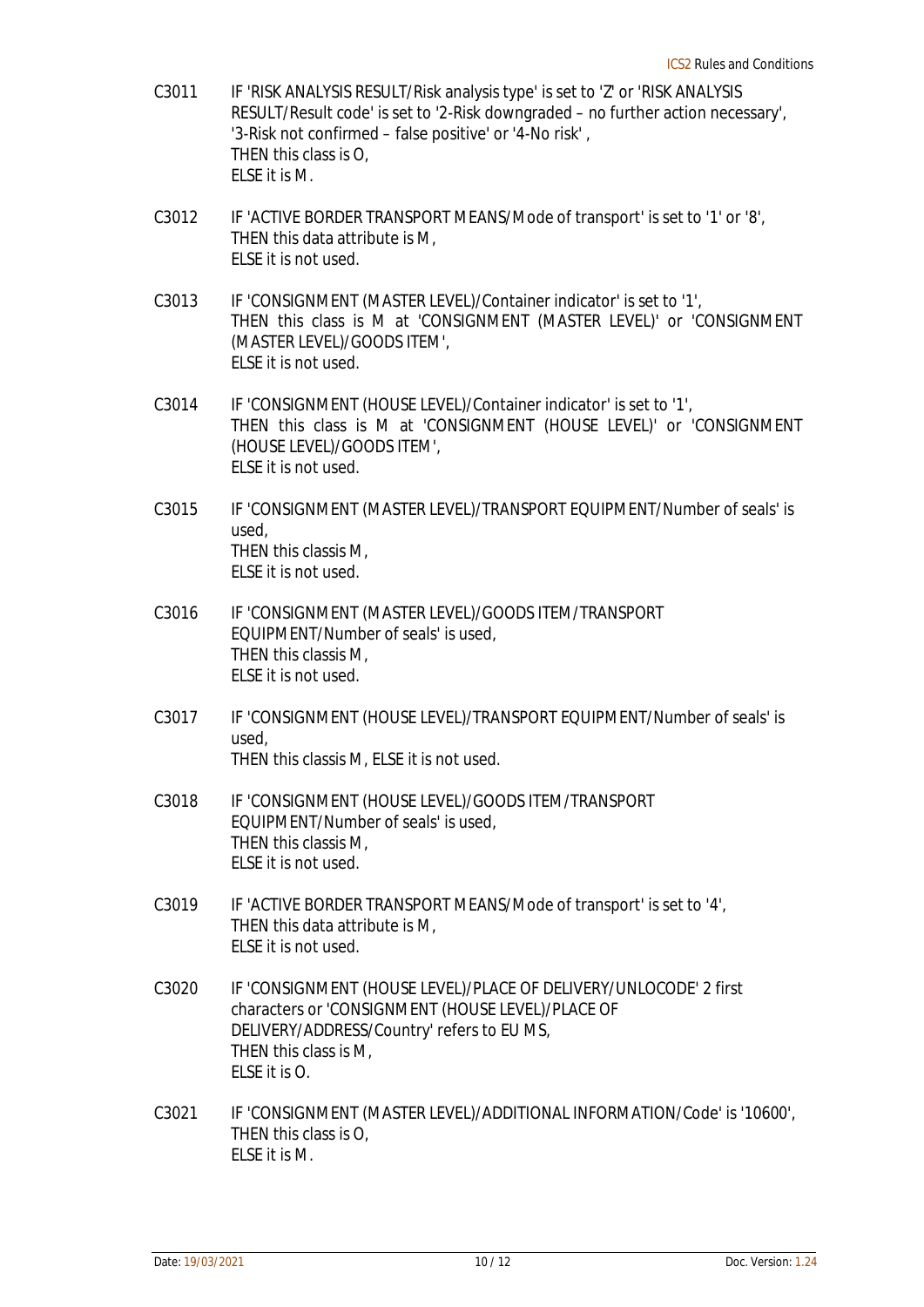- C3022 IF 'CONSIGNMENT (HOUSE LEVEL)/ADDITIONAL INFORMATION/Code' is '10600', THEN this class is O, ELSE it is M.
- C3023 IF 'CONSIGNMENT (MASTER LEVEL)/ADDITIONAL INFORMATION/Code' is '10600', THEN this class is M, ELSE it is O.
- C3024 IF 'CONSIGNMENT (HOUSE LEVEL)/ADDITIONAL INFORMATION/Code' is '10600', THEN this class is M, ELSE it is O.
- C3025 IF 'CONSIGNMENT (HOUSE LEVEL)/CONSIGNOR/Type of person' and 'CONSIGNMENT (HOUSE LEVEL)/CONSIGNEE/Type of person' is '1 (Natural person)', THEN attribute is O, ELSE it is M.
- C3034 IF 'ADRESS/Country' in CL733 has a country code with postal code indicator 'C', THEN this attribute in the same class is O, ELSE it is M.
- C3035 IF 'CONSGINMENT (MASTER LEVEL)/GOODS ITEM/PACKAGING/Type of packages' is 'VQ', 'VG', 'VL', 'VY', 'VR', 'VS', 'VO', 'NE', 'NF', 'NG', THEN this attribute is not used, ELSE it is M.
- C3036 IF 'CONSGINMENT (HOUSE LEVEL)/GOODS ITEM/PACKAGING/Type of packages' is 'VQ', 'VG', 'VL', 'VY', 'VR', 'VS', 'VO', 'NE', 'NF', 'NG', THEN this attribute is not used, ELSE it is M.
- C3037 IF 'CONSIGNMENT (HOUSE LEVEL)/ADDITIONAL INFORMATION/Code' contains value '10900' and 'CONSIGNMENT (HOUSE LEVEL)/ADDITIONAL FISCAL REFERENCES' class is not provided THEN this class/attribute is M, ELSE it is O.
- C3038 IF 'CONSIGNMENT (HOUSE LEVEL)/ADDITIONAL INFORMATION/Code' contains value '10900' THEN this class/attribute is M,  $E$  SF it is  $O$ .
- C3039 IF 'CONTROL DECISION/Control decision' is set to '0 (No control)', THEN this attribute is M, ELSE it is O.
- C3040 IF 'CONTROL DECISION/Control decision' is set to '1 (Control)', THEN this attribute is M, ELSE it is not to be used.